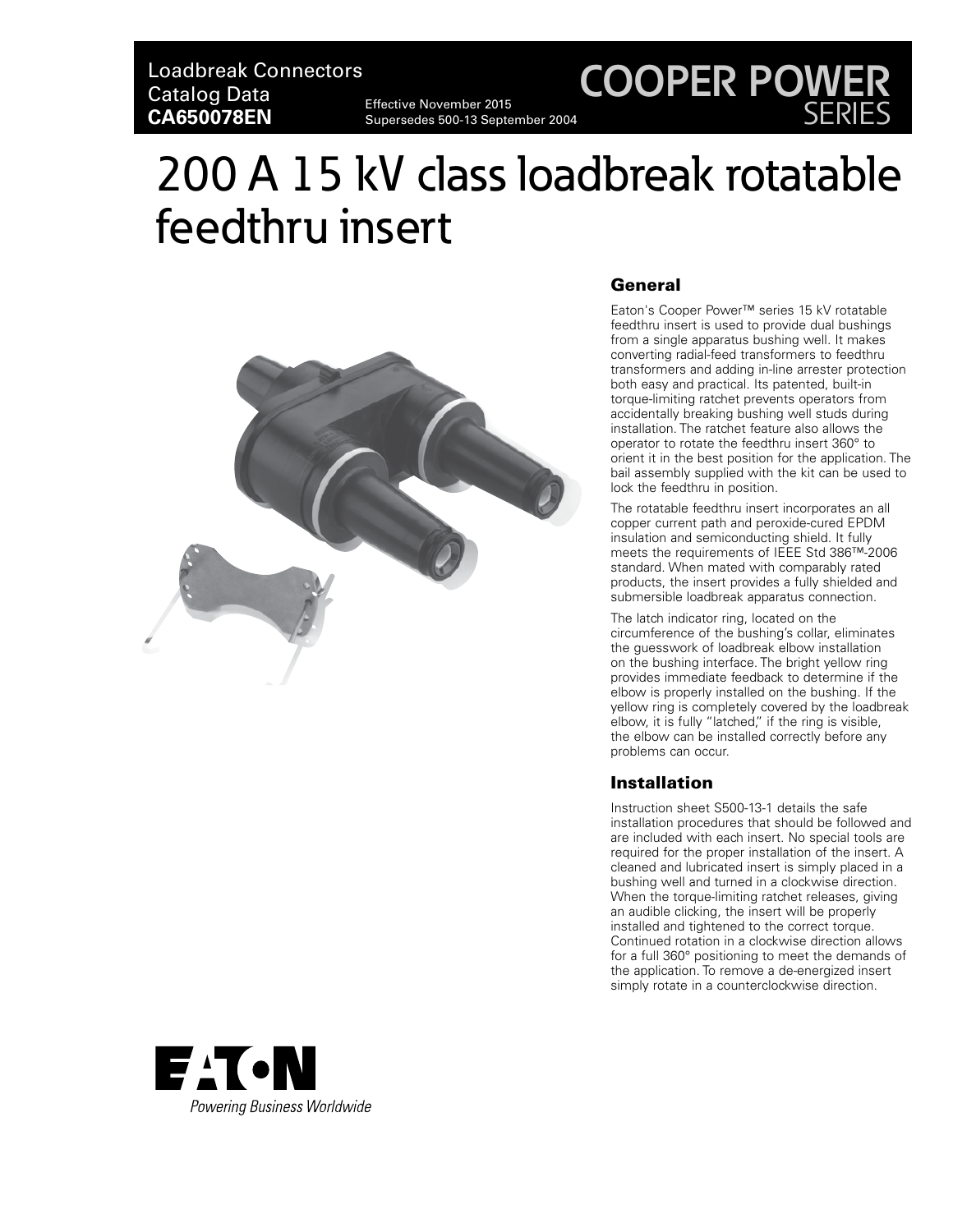## Catalog Data CA650078EN

Effective November 2015

# Production tests

Tests are conducted in accordance with IEEE Std 386™-2006 standard.

- AC 60 Hz 1 Minute Withstand • 34 kV
- Minimum Corona Voltage Level
	- 11 kV

Tests are conducted in accordance with Eaton requirements.

- Physical Inspection
- Periodic Dissection
- Periodic Fluoroscopic Analysis

#### **Table 1. Voltage Ratings and Characteristics**

| <b>Description</b>             | k٧   |
|--------------------------------|------|
| <b>Standard Voltage Class</b>  | 15   |
| Maximum Rating Phase-to-phase  | 14.4 |
| Maximum Rating Phase-to-ground | 8.3  |
| AC 60 Hz 1 Minute Withstand    | 34   |
| DC 15 Minute Withstand         | 53   |
| <b>BIL and Full Wave Crest</b> | 95   |
| Minimum Corona Voltage Level   | 11   |

Voltage ratings and characteristics are in accordance with IEEE Std 386™-2006 standard.

#### **Table 2. Current Ratings and Characteristics**

| <b>Description</b>   | <b>Amperes</b>                                                                  |
|----------------------|---------------------------------------------------------------------------------|
| Continuous           | 200 A rms                                                                       |
| Switching            | 10 operations at 200 A rms at 14.4 kV                                           |
| <b>Fault Closure</b> | 10,000 A rms symmetrical at 14.4 kV for 0.17 s after<br>10 switching operations |
| Short Time           | 10,000 A rms symmetrical for 0.17 s                                             |
|                      | 3,500 A rms symmetrical for 3.0 s                                               |

Current ratings and characteristics are in accordance with IEEE Std 386™-2006 standard.

# Ordering information

To order the 15 kV Class Rotatable Feedthru Insert Kit, refer to Table 3.

#### **Table 3. Rotatable Feedthru Insert Kit**

| <b>Description</b>               | <b>Catalog Number</b> |
|----------------------------------|-----------------------|
| <b>Rotatable Feedthru Insert</b> | LFI215                |

Each kit contains:

- Rotatable Feedthru Insert
- Shipping Cap (not for energized operation)
- Stainless Steel Bail Assembly
- Silicone Lubricant
- Installation Instruction Sheet

#### **Table 4. Replacement Parts**

| <b>Description</b>   | <b>Catalog Number</b> |
|----------------------|-----------------------|
| <b>Bail Assembly</b> | 2604941B08            |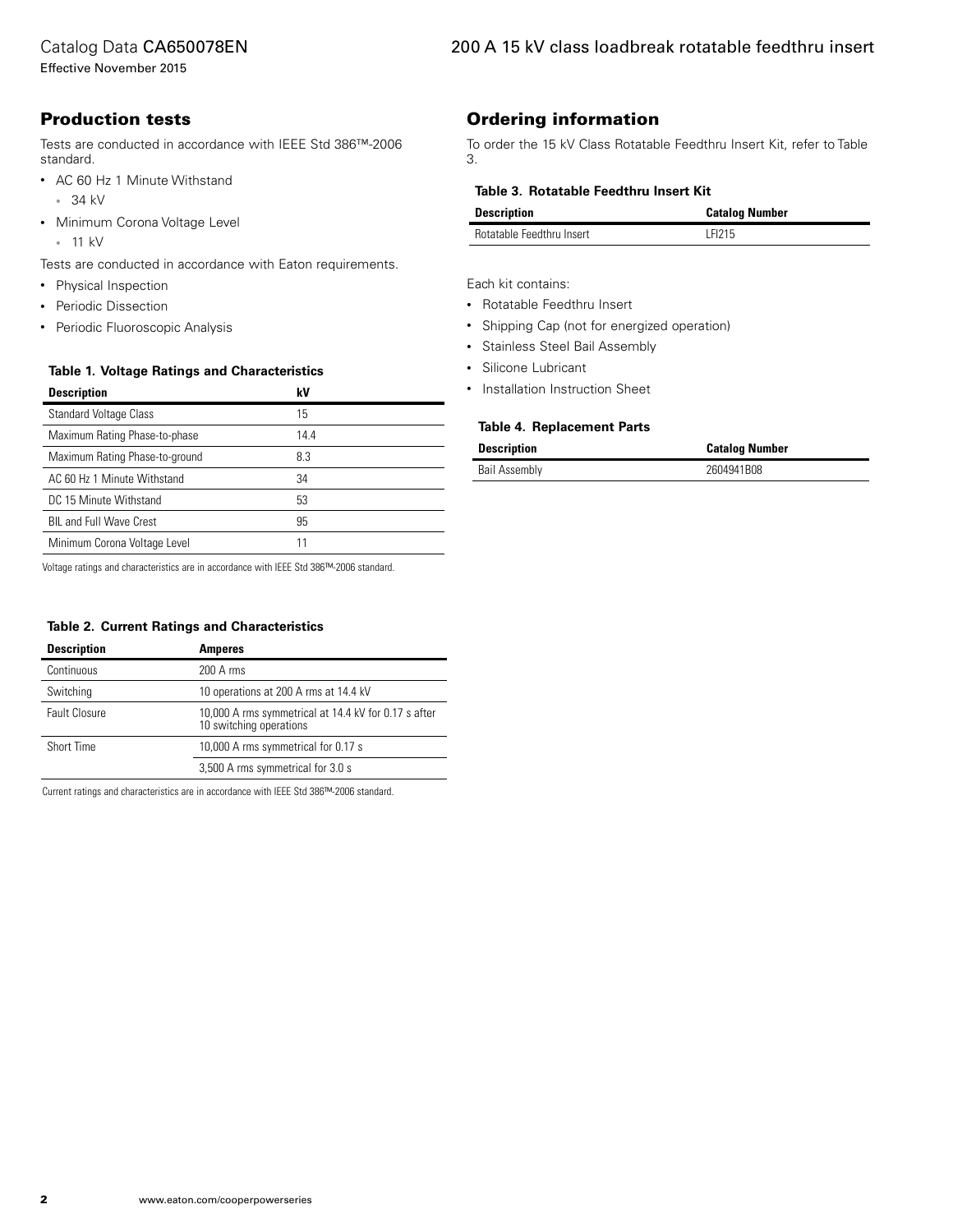

**Figure 1. Illustration shows field proven, all copper alloy current path which ensures cool operating temperatures and reliability.**



**Figure 2. Rotatable feedthru Insert stacking dimensions.**